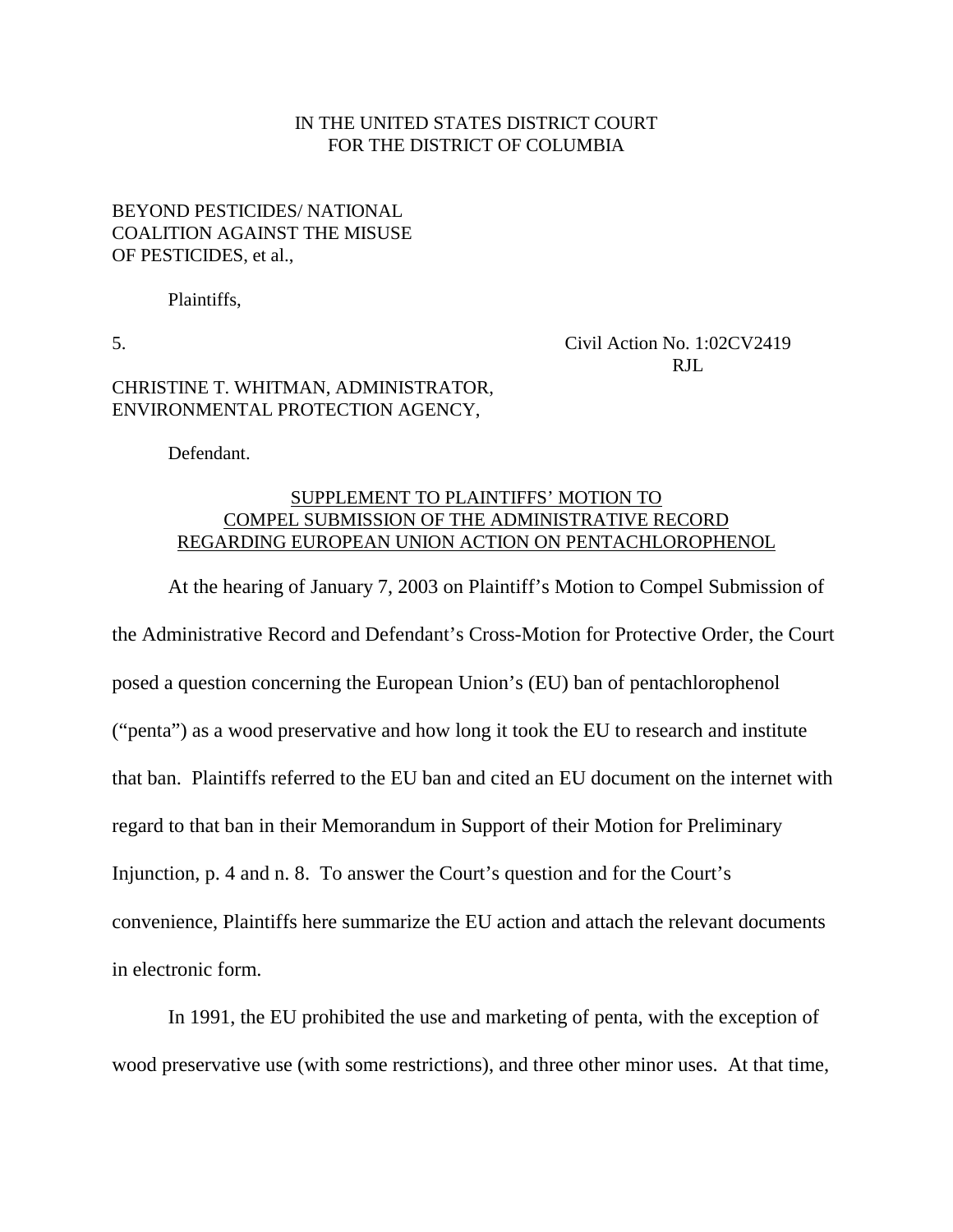the content of certain dioxin impurities in the penta that could still be used was restricted, and use was generally restricted to "industrial and professional use." The 1991 Directive also provided that the exceptions to the ban were to reconsidered "in light of the changes in knowledge and technology no later than three years after the implementation of the Directive."<sup>2</sup> The first review was carried out in 1995, and at that time a decision was made not to amend the 1991 Directive, because "the assessment of possible substitutes had not led to acceptable results and needed further examination." *Id.* That further examination was concluded in 1998, resulting in the adoption of Commission Directive 1999/51/EC (attached as Exhibit 2), which "amounts to a ban on the use of substances and preparations to which PCP [penta] and its salts and esters have been added intentionally."<sup>3</sup> The total ban was based on the conclusion of the 1998 review that "in fact less dangerous alternatives were available."<sup>4</sup>

- $3$  Exhibit 1 at I.1.(5).
- $4$  *Id.*, at III.3.1.1(62).

<sup>1&</sup>lt;sup>1</sup> <sup>1</sup> Council Directive 91/173/EEC, described in Commission Decision of October 26, 1999, (1999/831/EC), attached as Exhibit 1, at I.1. (2) and (3).

 $^2$  *Id.*, at I.1(4).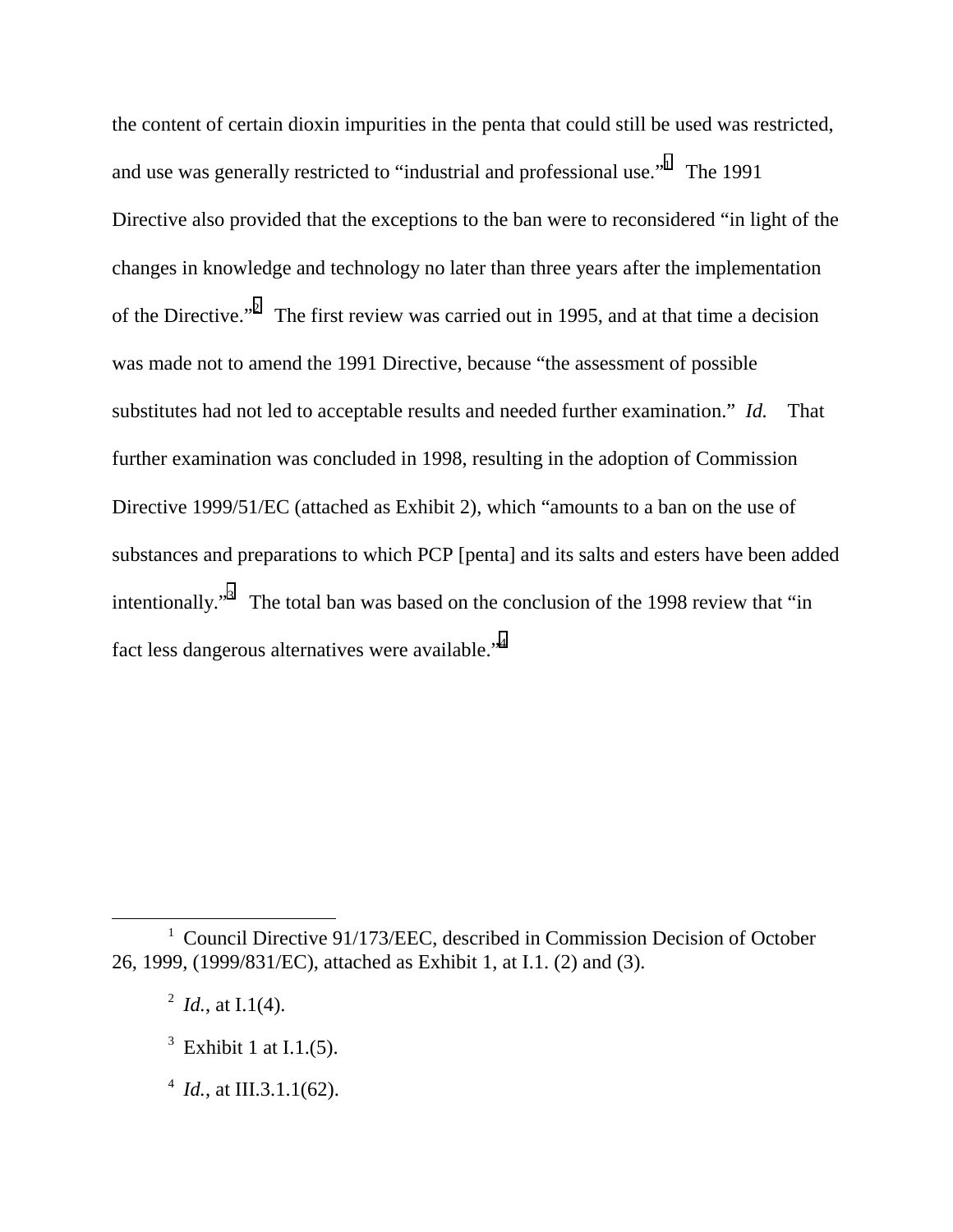The 1999 Directive recited that "pentachlorophenol still poses a risk to health and to the environment despite the restrictions introduced [previously]. $^{5}$  It was dated May 26, 1999, and required the Member States to adopt implementing legislation by February 29, 2000, and for its provisions to take effect September 1, 2000. $6$  With regard to the "oceanic maritime Member States," where "certain uses of [penta] are still necessary, for technical reasons,"<sup>7</sup> France, Ireland, Portugal, Spain and the United Kingdom were permitted to choose not to apply the total ban until Dec. 31, 2008, but rather abide by the 1991 restrictions, with the amount of allowable dioxin impurities further reduced from the 1991 Directive.<sup>8</sup>

 $\frac{7}{1}$  *Id.*, at (4).

<sup>8</sup> Exhibit 2, Annex at  $\P$  2.

 $\frac{1}{5}$  $5$  Exhibit 2 at (4).

<sup>6</sup> Exhibit 2 at Article 2.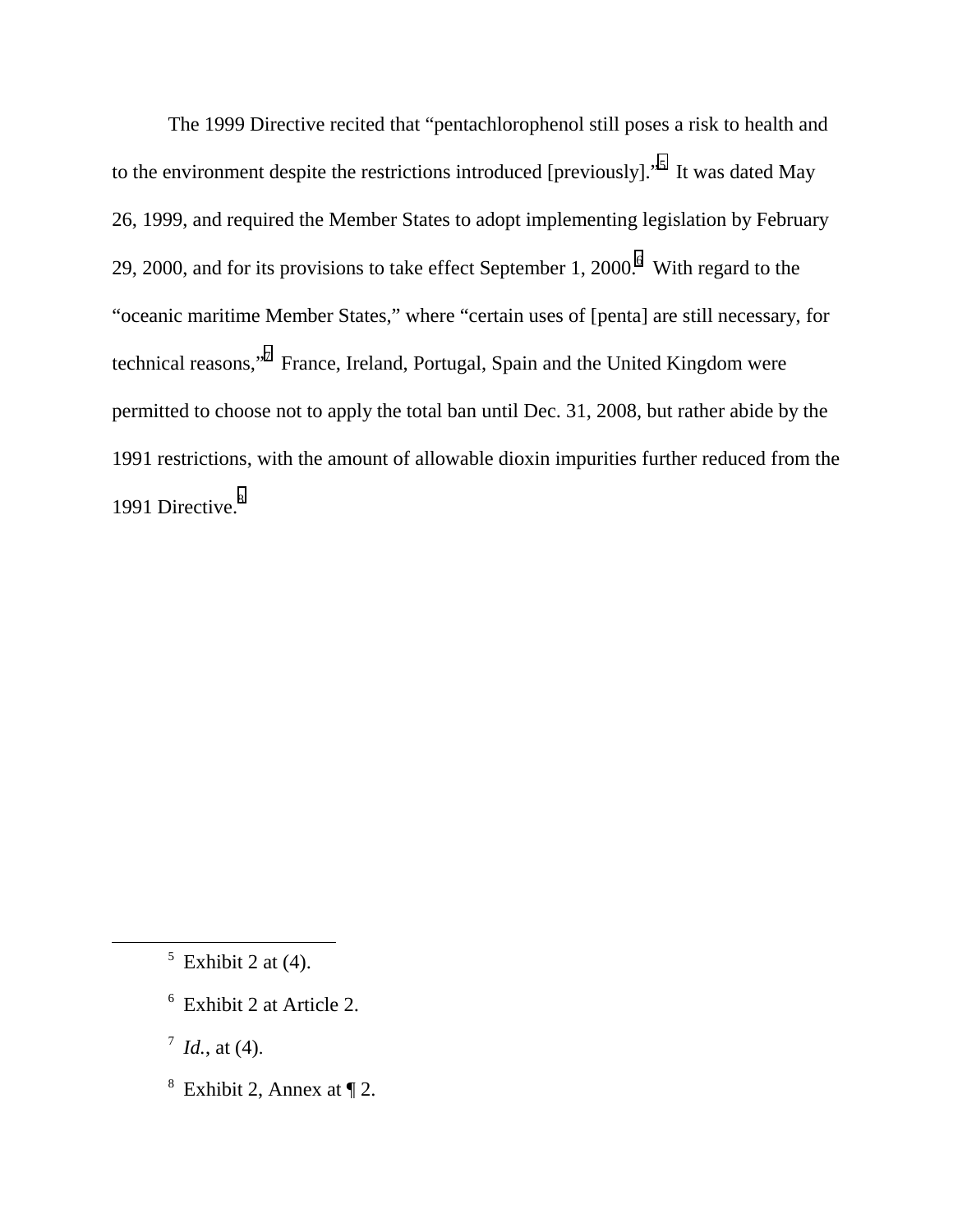Long before the total ban directed by the European Union, some Member States had already implemented total bans on penta. The Netherlands had banned all uses, including the wood preservative use of penta in  $1989.9$  Germany also instituted a total ban in December of 1989.<sup>10</sup> Denmark has prohibited the use of penta in wood preservatives since 1977, while giving the Danish Environmental Protection Agency power to authorize exceptions to the ban. However, as of the EU ruling on the Danish law in 1996, the exception powers had never been used.<sup>11</sup> Sweden replaced penta as a wood preservative in  $1981$ <sup>12</sup> In addition to the European Union countries, Beyond Pesticides has submitted information to EPA concerning complete bans of penta in Benin, Columbia, Costa Rica, Dominican Republic, Egypt, Guatemala, Hong Kong, India, Indonesia, Jamaica, Korea, Liechtenstein, Malaysia, Moldava, Nicaragua, Panama, Paraguay, Taiwan, and Yemen.<sup>13</sup>

Plaintiffs contend that these actions by the European Union, European Union Member States and other countries throughout the world demonstrate that alternatives to

 9  $^9$  Exhibit 1, at III.3.1.2.(56).

10 *See*, 94/783/EC: Commission Decision of 14 September 1994 concerning the prohibition of PCP by the Federal Republic of Germany, 1994 Official Journal L316, pp. 43-48, attached as Exhibit 3, at I.1.

<sup>11</sup> 96/211/EC: Commission Decision of 26 February 1996 concerning the prohibition of pentachlorophenol (PCP) notified by Denmark, Official Journal L068, 19/03/1996, pp. 0032-0040, Exhibit 4 at II.(3).

<sup>12</sup> *See*, Exhibit 4 at II.(4).

<sup>13</sup> *See*. Plaintiffs Memorandum in Support of Motion for Preliminary Injunction at 4 and n.8, citing *inter alia*, Exhibits 6 and 7.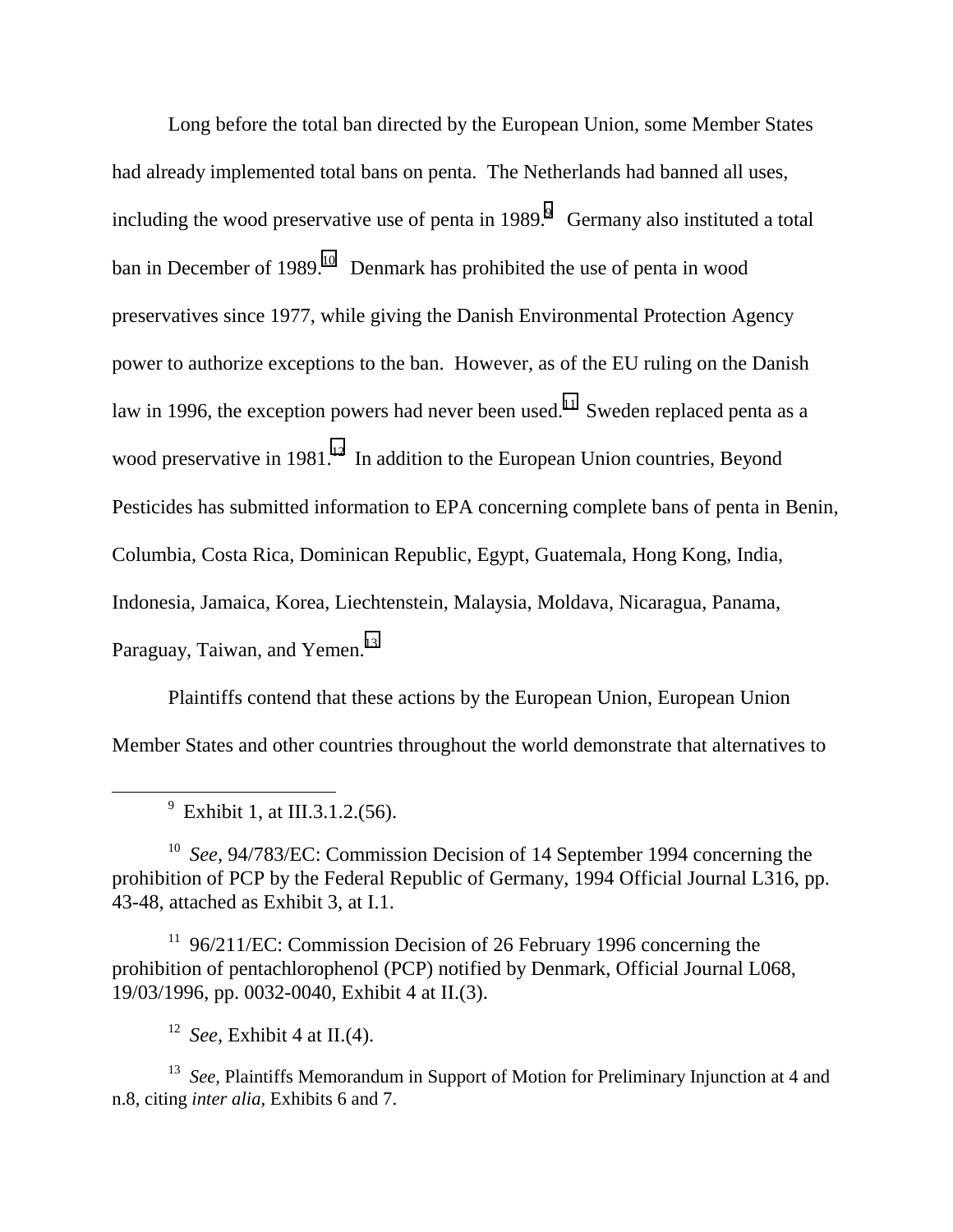the use of penta-treated wood not only exist but have been successfully used to replace penta in many entire countries, in some cases for decades. Information concerning these bans and the use of alternative materials, including the European Union study which was completed in 1998 and concluded that "in fact less dangerous alternatives were available," have been either actually supplied to EPA or are in the public domain and available for EPA's consideration of penta's registration. EPA's administrative record on its review of alternatives, which the Motion to Compel seeks, should reveal whether EPA has in fact considered these materials and information, and in what manner, and what conclusions were drawn from them; or whether, on the other hand, EPA has failed to consider these materials which are highly relevant to the question of whether penta continues to meet the statutory standards for pesticide registration.

Respectfully submitted this  $9<sup>th</sup>$  day of January 2003,